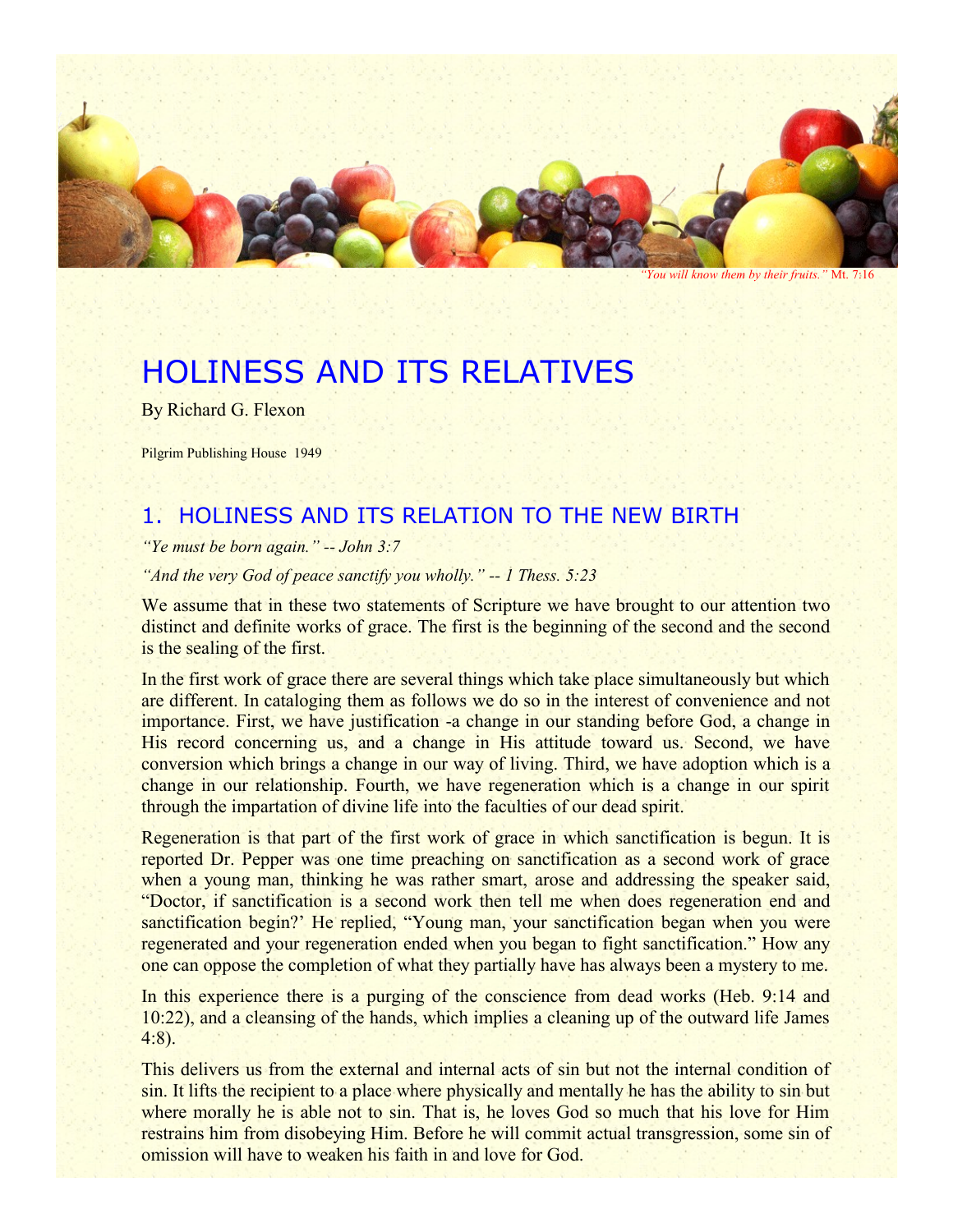This experience, however, as great as it is, does not take the bent to sin out of the heart.

The disciples, before the day of Pentecost, were certainly twice-born men. In John 1:11 we read, "He came unto His own and His own received him not. But as many as received Him, to them gave He power to become the sons of God, even to them that believe on His name: which were born, not of blood, nor of the will of the flesh, nor of the will of man, but of God."

The actions of their lives were certainly not the actions of unconverted men. We are told they left all and followed Jesus, which is certainly not the act of a sinner. They were told to rejoice because their names were written down in heaven, which thing sinners could not do. It was said of them that Christ was glorified in them, and they kept His word, and none of them were lost but the son of perdition, and they were not of the world even as Christ was not of the world, none of which can be affirmed relative to sinners. We must certainly conclude they were born-again children of God.

That something more and different took place in their hearts on the day of Pentecost is evident from the statement of Peter. "And God, which knoweth the hearts, bare them witness, giving them the Holy Ghost, even as He did unto us; and put no difference between us and them, purifying their hearts by faith." -- Acts 15:8, 9 The inference here is very clear that the baptism with the Holy Ghost was accompanied by the purifying of the heart.

Sanctification was a definite crisis in the lives of the disciples and was a second definite experience. It has been pointed out by some, however, that since the Holy Ghost has been given, we receive Him in His fullness in the first work of grace, therefore there is no need of a second work in this age. One may receive Him in the fullness of His personality but not in the fullness of His operations, as there is a carnal obstruction that keeps Him from full and free operation in the heart and life. Civil warfare is maintained on the inside. The flesh lusteth against the Spirit and the Spirit against the flesh. There is a need to receive Him in all the fullness of His operations by allowing Him to purge out the sin principle by a mighty baptism of himself.

Receiving Him in all the fullness of His operations as one's Sanctifier is a second work of grace and is for believers only. On the day of Pentecost, Peter delivered a message in which we read, "Repent, and be baptized every one of you in the name of Jesus Christ for the remission of sins." -Acts 2:38 If that is not a work of grace then I do not understand a work of grace. They repented, were baptized, and their sins were remitted. "And" -- something more to follow -- "ye shall receive the gift of the Holy Ghost."

In Acts, the  $8<sup>th</sup>$  chapter, we read of Philip, who was chosen to serve tables, going to Samaria and preaching Christ and "The people with one accord gave heed unto those things which Philip spake ... And there was great joy in that city ... But when they believed Philip preaching the things concerning the kingdom of God, and the name of Jesus Christ, they were baptized, both men and women ... Now when the apostles which were at Jerusalem heard that Samaria had received the word of God, they sent unto them Peter and John: who, when they were come down, prayed for them, that they might receive the Holy Ghost ... Then laid they their hands on them, and they received the Holy Ghost."

Again in Acts, the 19<sup>th</sup> chapter, we read, "Paul having passed through the upper coasts came to Ephesus: and finding certain disciples, he said unto them, Have ye received the Holy Ghost since ye believed? And they said unto him, We have not so much as heard whether there be any Holy Ghost. And he said unto them, Unto what then were ye baptized? And they said, Unto John's baptism. Then said Paul, John verily baptized with the baptism of repentance, saying unto the people, that they should believe on him which should come after him, that is, on Christ Jesus.

When they heard this, they were baptized in the name of the Lord Jesus. And when Paul had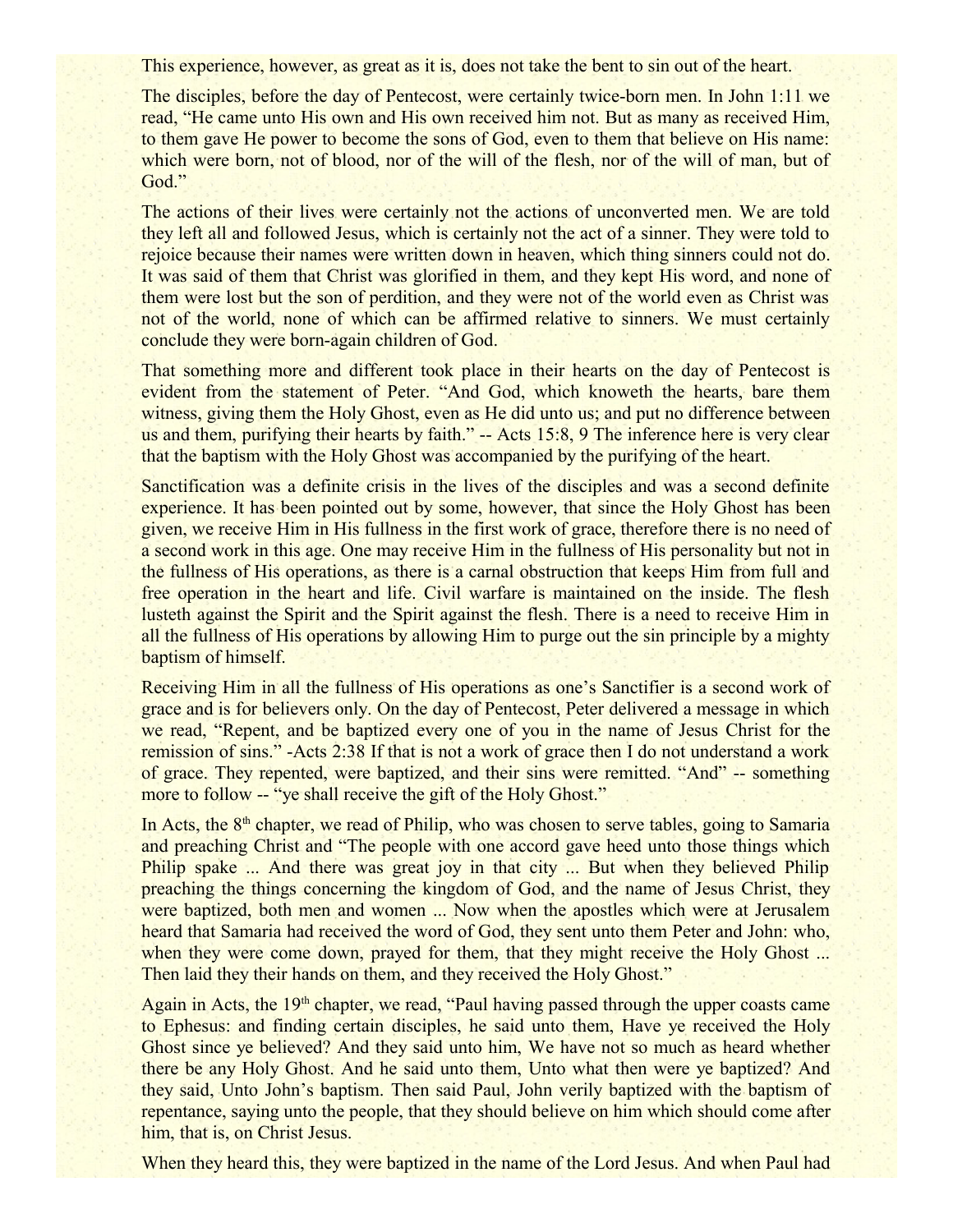laid his hands on them, the Holy Ghost came on them." Doesn't this look like two works of grace? They had repented, were baptized by John, believed on Jesus Christ, and were baptized in the name of the Lord Jesus. After all of that they received the Holy Ghost in His sanctifying fullness.

We are still confronted with those who contend that all of the above is recorded in the book of Acts which book records the acts of the Holy Ghost during the transition period of the church and that present day doctrine cannot be founded on anything written in it. We would like to cite such to Thessalonians 2:1-8. In these verses we are informed that the people in this church had a work of faith, labor of love, patience of hope, had received the word in power, in the Holy Ghost, and in much assurance. They had become followers of Paul and of the Lord, were ensamples to all who dwelt in Macedonia and Achaia in giving out the word of God and in faith, and had turned from idols to serve God. If they did not have a work of grace, it is hard to understand what a work of grace is. Yet in the third chapter Paul tells them there is something lacking in their faith. "Night and day praying exceedingly that we might see your face, and might perfect that which is lacking in your faith." -- 1 Thess. 3:10 Then in the same book, chapter four, verse three, he tells them what will perfect their faith, "For this is the will of God, even your sanctification." And in chapter five, beginning at the eleventh verse, he gives the direction to go to get such an experience and closes with the statement:

*"And the very God of peace sanctify you wholly; and I pray God your whole spirit, soul and body be preserved blameless unto the coming of our Lord Jesus Christ. Faithful is He that calleth you who also will do it."*



#### 2. HOLINESS A PRESENT EXPERIENCE

#### *"For this is the will of God, even your sanctification, that ye should abstain from fornication." -- 1 Thess. 4:3*

There cannot be found any evangelical denomination that does not believe holiness is a necessity for admittance into heaven. The Roman Catholic Church also holds to this belief. The difference arises as to the time when and method whereby we are made holy. Such differences may seem trivial to some, but they are so important that they may prove to be the difference between heaven and hell.

There are those people who say they are made holy when they are born again. As we wrote on this subject in the first chapter, we will be brief on the subject now. It is not only unscriptural but illogical. There are two kinds of sin to be dealt with. First, there is inborn or ("original") inbred sin. This is a principle and not an act. It is our heritage from our federal head, Adam. It manifests itself soon after birth in the form of anger, and long before the age of accountability it establishes the fact of its presence by its traits of pride, self-will, jealousy, etc. Justification will not remove it. It cannot be forgiven. The brightest pardon that God can offer will not eradicate it. Conversion will not remove it, as that deals with the turning away from the acts of sin. Regeneration will not remove it, as that imparts something to you – divine life which you never had – but takes nothing from you, that you naturally had. It is evident that to get rid of this principle, something more is needed than what we get in the first work. That something is cleansing.

There are others who contend we must wait until the hour and article of death to get it.

Such contend that so long as we are in the flesh or physical body we cannot be made holy. Whether they mean to do so or not, they are upholding the idea that sin is in our flesh. If this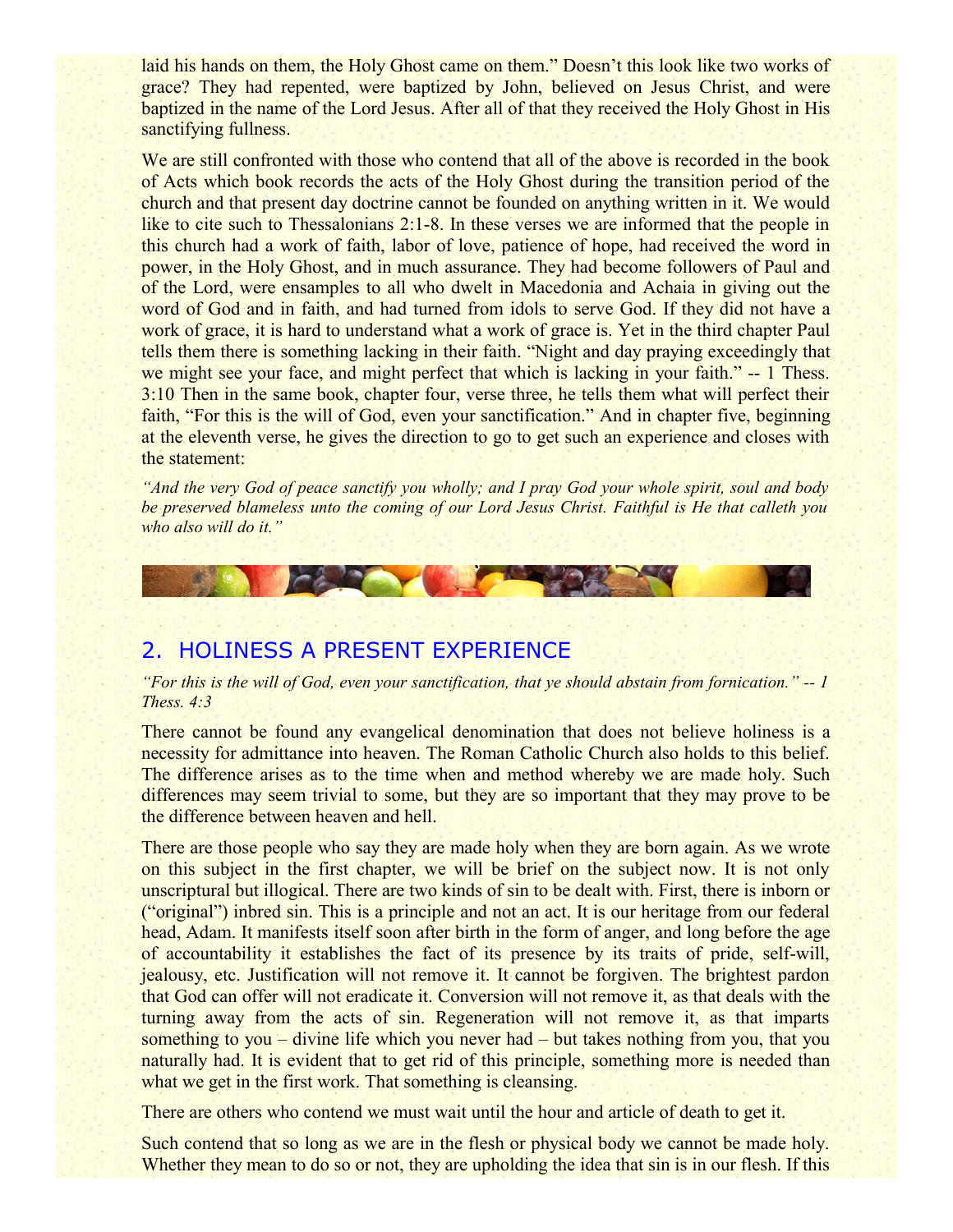is so, then a dead body is a sinful thing. If sin is in the flesh, then the heavier one is, the greater sinner he is. The Word of God clearly teaches that sin is in the soul. "The soul that sinneth, it shall die." "For from within, out of the heart of men, proceed evil thoughts, adulteries, fornications, murders, thefts, covetousness, wickedness, deceit, lasciviousness, an evil eye, blasphemy, pride, foolishness; all these evil things come from within, and defile the man." We see from these Scriptures that sin is in the soul and not in the body.

Death is an enemy, not a deliverer. The power that can deliver from the sin principle is a friendly power. If death can deliver, the sooner men die the better.

Another class holds to the idea that we grow into sanctification. Sanctification is subtraction, while growth is addition. Growth cannot take place without the operation of the laws of elimination, but it is not the growth that eliminates. A man plants a field of potatoes. They start to grow and so do the weeds. If a process can be used, however, to get the weeds out, the potatoes will continue to grow. Sanctification takes out the weeds of carnality after which the fruit of the Spirit can fully develop. The rapidity of the development will be controlled by the attention, care and food given to the life in the soul.

Another class contend the work is done in purgatory. This is supposed to be a place of suffering where one will be cleansed by what he suffers. Such a teaching transfers the power of cleansing by the blood to cleansing by suffering. This teaching is so absurd that it hardly merits discussion.

The fourth group, and the one to which we belong, holds to the idea that we are cleansed by the merits of the blood of Christ in snctification. "If we walk in the light, as He is in the light, we have fellowship one with another, and the blood of Jesus Christ His Son, cleanseth us from all sin." "God put no difference between us and them, purifying their hearts by faith."

Prerequisite to such a work is, first, consecration -- "I beseech you therefore, brethren by the mercies of God, that ye present your bodies a living sacrifice, holy, acceptable unto God, which is your reasonable service." "Surrender is giving up to God on demand. Consecration is placing your person, possessions, and qualifications at the disposal of God on the ground of love for Him.

Then there must be confession of inbred sin. "If we confess our sins, He is faithful and just to forgive us our sins, and to cleanse us from all unrighteousness." The confession of, or acknowledgment of, inbred sin is as necessary for cleansing as confession of transgression is in order for forgiveness.

Third, there must be faith, properly centered in the promises and character of God, and operated by the will. Of late years we have heard much of faith spontaneously functioning when all other conditions are met. This is not true to fact. The poet had it right when he wrote, 'I can, I will, I do believe." God has given us a faith faculty the same as a love faculty, but we must work it by our will. If this is not so, such choruses as the one mentioned above have no meaning, neither would this old hymn:

"O for a faith that will not shrink, Though pressed by every foe, That will not tremble on the brink, Of any earthly woe!"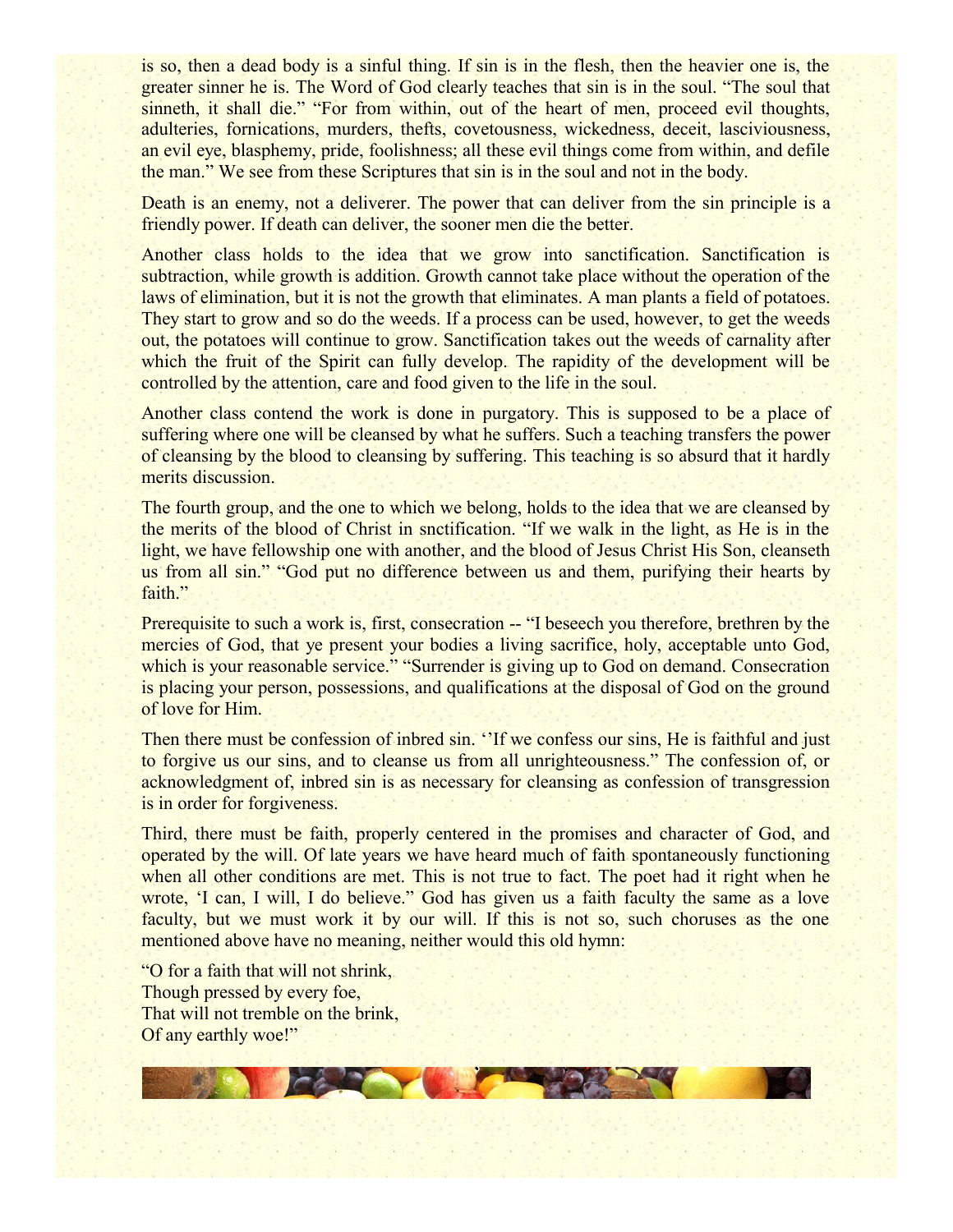#### 4. HOLINESS IN ITS RELATION TO FAITH

*"And God, which knoweth the hearts, bare them witness, giving them the Holy Ghost, even as He did unto us, and put no difference between us and them, purifying their hearts by faith." -Acts 15:8-9*

A holiness obtained, retained, and developed by faith in God's person and promises should be the most comforting of doctrines. It has, however, in many places become almost a thing of the past. Preachers who preach faith as the condition upon which regeneration or sanctification can be obtained are, in some circles, almost boycotted.

The pride of the human heart keeps man from readily accepting a religion of faith. His pride demands that he either labor or pay for what he receives. Faith humiliates him and demands he accept something for nothing.

I hear some one say, "But faith is not the only requirement. In order to be regenerated one must repent as well as believe. In order to be sanctified one must consecrate and confess inborn sin as well as believe." I admit that these must precede faith, but they are not the conditional cause of regeneration or sanctification. Repentance is the ground work of evangelical faith. Faith cannot function for salvation without it, but it is not the link that makes contact with God. All the repentance one can go through will not make effectual one promise with God. All the consecration one can place on the altar will never move the heart of God to make good one of His promises.

They are only the forerunners of faith. It is faith, and faith alone, that makes possible contact with God.

Man in his reasoning cannot understand why God should demand such a simple thing as faith as the conditional cause of salvation. The one and only reason apparent is that the lack of it caused his damnation. When Eve sinned it was not the taking of the forbidden fruit alone that separated man from God. The questioning of God's word was the first step away from God. She questioned it; she twisted it; and then finally disobeyed it. No one disobeys God until he first disbelieves him. It is not simply the act of disobedience that damns. It is the unbelief of the heart.

"He that believeth on Him is not condemned: but he that believeth not is condemned already." "He that believeth on the Son hath everlasting life: and he that believeth not the Son shall not see life; but the wrath of God abideth on him." To get back to God and escape damnation man must reverse his stand and instead of doubting go to believing.

So many times presumption is taken for faith. The seeker is told to believe before the ground work for faith is completed. Here the devil slips in with presumption. Victory is claimed where there is no evidence. The result is either defeat and discouragement or profession without power. When the seeker reverses his attitude and his unbelief gives way to faith he will lay hold of God's promises and the merits of the atoning blood will demand that God protect his character and make good his promises. Immediately God will do it and the seeker, by faith, receives that for which the promise calls.

One may have faith, but may misplace it and fail to get anything from God. Some people have faith in a place. The Samaritan woman at the well did. She said, "Our fathers worshipped in this mountain." Some people seeking holiness think that if they can but get to a certain church or camp meeting they will be sure to get what they seek. How often the devil deceives such souls! Some place their faith in a preacher. They feel that if they can only get to the altar under the ministry of a certain minister they will get it. Here again many are duped by the devil. Their faith is in the preacher, not in God. Others place their faith in their giving, praying, or church attendance. Such would be in a bad way if they lost their job or became so ill they could not pray nor attend church. Still others place their faith in their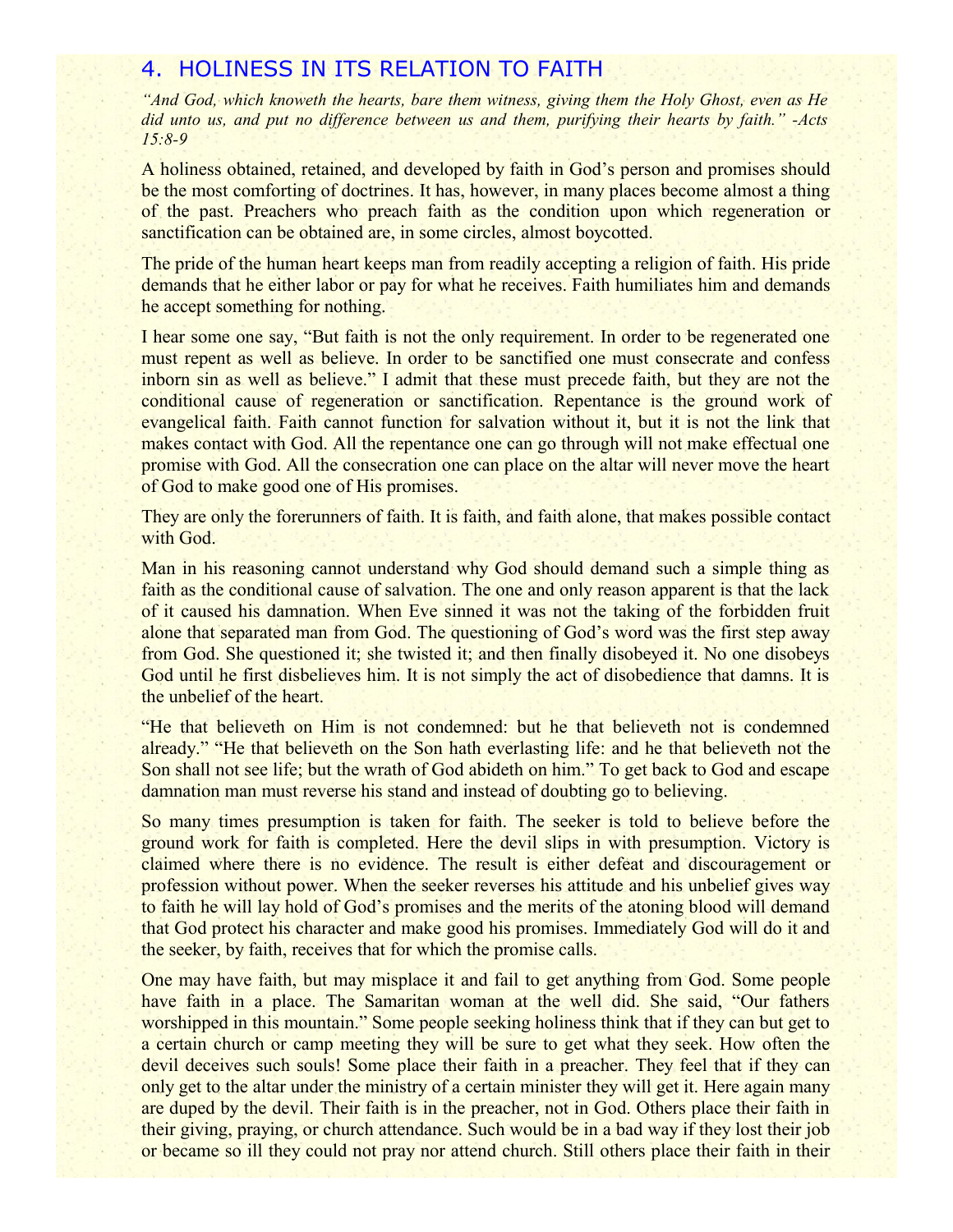much seeking. The length of time seeking and humanly crucifying carnality is their only center for faith. If they can only seek long enough they think they have it whether there is any other evidence or not. Still others pin their faith to an experience. While they were seeking they felt a great emotional stir. They mistook that for a work of grace, but when their emotions had subsided they were in the dumps and were soon found at an altar of prayer again as seekers. How many hundreds like that are crowding our altars! It is one of the tragedies of the holiness movement. We have come to depend too much on feelings and not enough on faith.

Many times an experience means more to some than the person of Jesus Christ. We need to learn that faith in Him will hold when feelings have subsided. If people come to depend on Jesus Christ as their only hope rather than their feelings, they will the sooner become established in God.

It is not only in misplaced faith that we find so much tragedy. It is found also in doubts.

There is a difference between doubt and unbelief. We have few unbelievers in the holiness movement, but we have all too many doubters. Unbelief has in it the element that damns. It makes impossible right practices. It nullifies any motive power to perform Christian duty. It generates spiritual paralysis. It stems into a moral weakness, not an intellectual condition. It does not feed on a lack of evidence, but on a willful refusal to comply with God-given light. There is only one remedy for it and that is a willingness to obey God in repentance and consecration.

Doubt is different. There is no element in it that will damn. It does not make impossible right practices. It does not necessarily nullify the power to perform Christian duty. It does, however, bring a weakness that makes one unable to get along without spiritual crutches and prohibits him from being a blessing to others.

A person may be doubting while not placing his activities on the wrong side and will be under condemnation. In Romans 14:23 we read, "He that doubteth is damned (condemned, R.V.) if he eat." He is not condemned for doubting, but for eating when he doubts. On the other hand, a man may have a question in his mind, so he lets the questionable thing alone and therefore it does not damn him. However, in the latter instance, there is lacking that positive element of faith which gives strength, hence the man is a weakling. He may make it to heaven, but will have to be carefully handled and nursed all the way there. Through sheer will power he may perform Christian duties, but there is no real joy in his service.

Oh, for some real faith in our religion! A faith that does not depend on repentance, consecration, human crucifixion of the carnal nature, on experience, feelings, or willful obedience, but alone on the Word of God and the merits of the shed blood of Jesus Christ. Some of the above are necessary forerunners to faith, but are very weak things to which to tie one's faith.

In preaching we need to preach faith, then more faith, then some more faith. It is the first step to God. It is the only thing that will keep us in step with God and is the steppingstone to heaven, for "He that cometh to God must believe that He is and that He is a rewarder of them that diligently seek Him." "Therefore being justified by faith we have peace with God through our Lord Jesus Christ." "The just shall live by faith." "We walk by faith, not by sight." Paul said that by faith we could have forgiveness of sins and an inheritance among them that are sanctified. Of a group of Gentiles who had been sanctified, Peter said that God "put no difference between us and them, purifying their hearts by faith." Of a group of Old Testament worthies, the Apostle wrote, "These all died in the faith."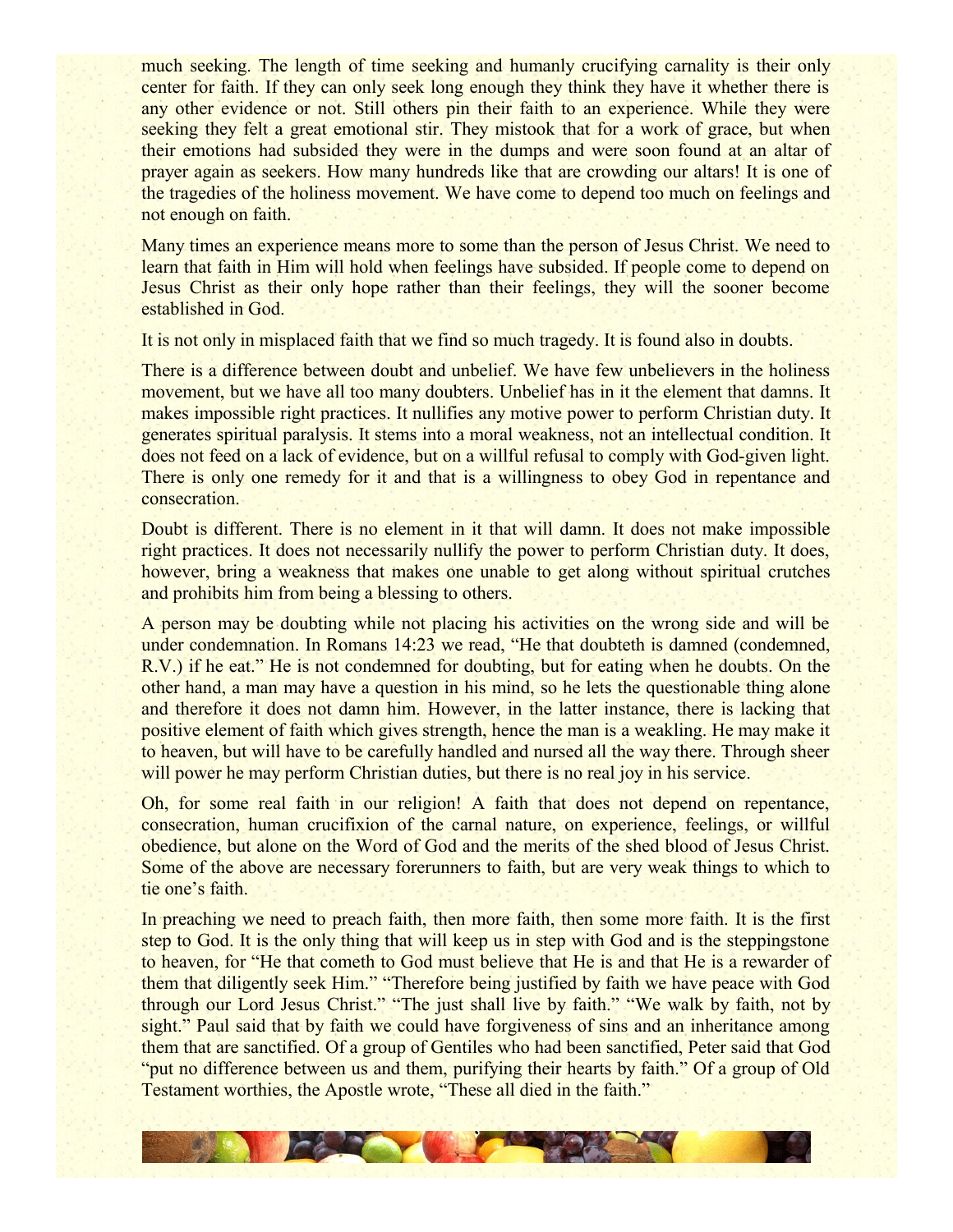#### 9. HOLINESS IN ITS RELATION TO THE OLD MAN

"Knowing this, that our old man is crucified with him, that the body of sin might be destroyed, that hence forth we should not serve sin." -- Rom. 6:6

As we search into the writings of Paul we find that he makes a distinction between the "old man" and the sin principle. In the use of the term "our old man" he seems to cover the entire ground of sin in our lives, both the actual transgressions and the inborn sin principle. This is implied in Ephesians 4:22, 23 -- "That ye put off concerning the former conversation the old man, which is corrupt according to the deceitful lusts; and be renewed in the spirit of your mind; and that ye put on the new man, which after God is created in righteousness and true holiness. Wherefore putting away lying, speak every man truth with his neighbor." Certainly these are put away when one is regenerated. John Wesley taught that this passage of Scripture was a description of a regenerated man who had so far put off the "old man" that he no longer had outward manifestations of his inward presence. If that is so, then the term "our old man" must cover both our actual transgressions and the sin principle.

The theory of two works of grace hangs on the facts that there are two phases of sin-actual transgression, for which we are responsible, and the sin principle which we inherited -included in the term "our old man, to be dealt with by God through the atonement of Jesus Christ."

If there are not two phases to sin, then there is no need of two acts on the part of man and God to deal with it. Those who teach two works of grace must be clear in their teaching on the two phases of sin, or their teaching becomes confusing.

That there are two phases of sin, and that each must be dealt with separately by man and God, we believe to be scriptural. The one must be confessed and forsaken by man to be forgiven, and the other must be acknowledged by man in order to be cleansed by God. Certainly anyone knows the difference between forgiveness and cleansing. Both of these are made possible by the atonement of Jesus Christ.

When Jesus died on Calvary He dealt with the entire sin question. That statement in Romans 6:6 "Knowing this that our old man is crucified with Him, that the body of sin might be destroyed" -- covers the entire ground. Not only our actual transgressions but our sin principle was nailed to the cross. Here Jesus dealt with our sin and our sins, and provisionally laid up in store for us an inheritance which we can draw on from now until the end of eternity.

It is possible for one to be born again while there still lurks in the heart what Wesley called the "remains of the old man." In his sermon on Sin in Believers he has written, "We allow that the state of a justified person is inexpressibly great and glorious. He is born again, 'not of blood, nor of the will of the flesh, nor of the will of man, but of God.' He is a child of God, a member of Christ, an heir of the kingdom of Heaven. The peace of God which passeth all understanding keepeth his heart and mind in Christ Jesus. He is created anew in Christ Jesus. He is cleansed from the corruption that is in the world. The love of God is shed abroad in his heart, and so long as he walketh in love (which he may always do) he worships God in spirit and in truth. He keepeth the commandments of God, and doeth those things which are pleasing in his sight; so exercising himself as to 'have always a conscience void of offense toward God and toward man,' and he hath power over both outward and inward sin, even from the moment he is justified." And yet he goes on to declare there is in the heart of such a person the remains of the old man or the sin principle. In such a heart the "flesh lusteth against the Spirit and the Spirit against the flesh, and these are contrary the one to the other." This could not be said of unbelievers, for they do not possess the Spirit.

That there are two contrary principles working in the heart of every believer who is not fully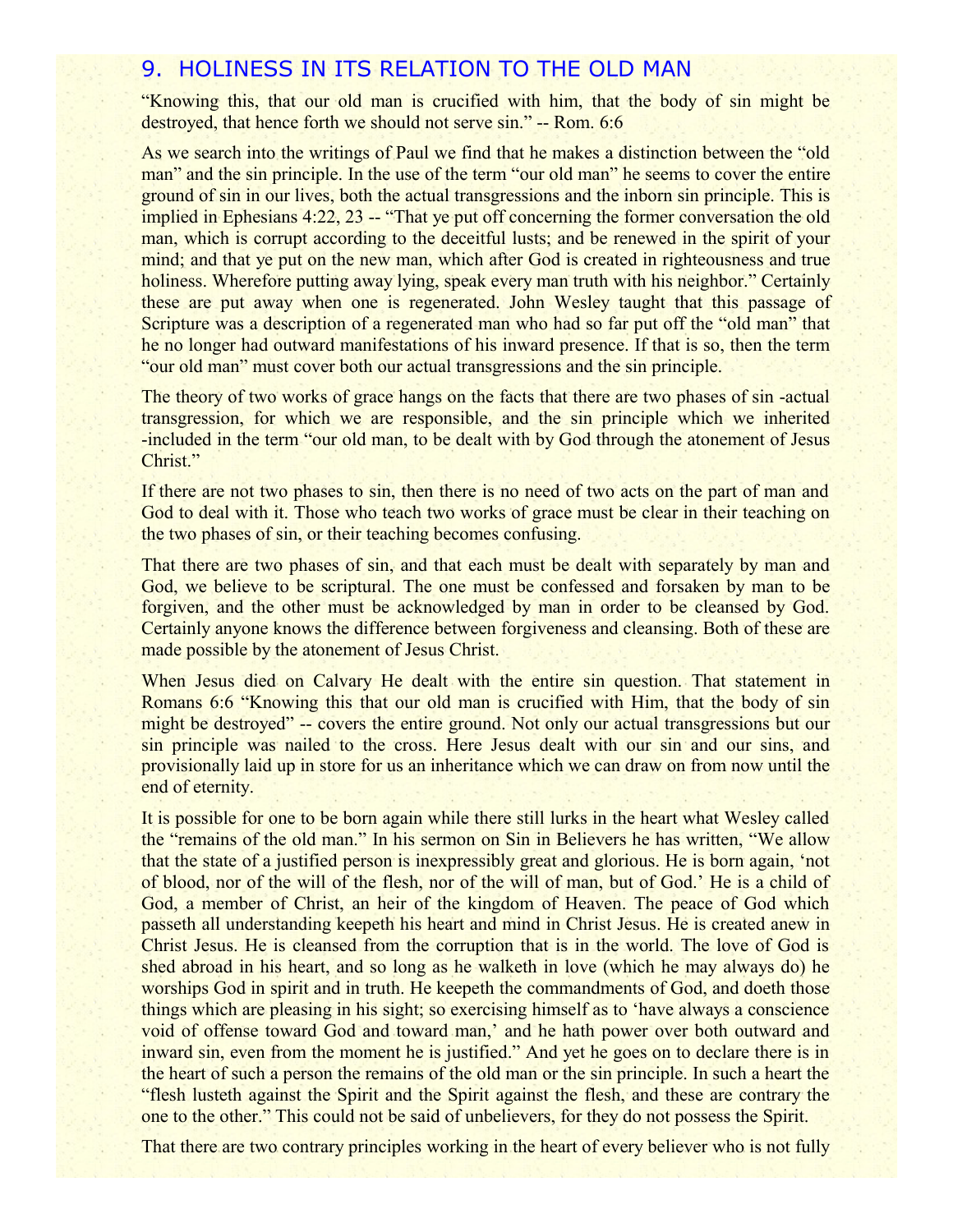sanctified is in accordance with the entire tenor of Scripture and the experience of human nature, as well as the doctrine of almost all Christian churches.

We find such a condition working in the heart of the disciples of Jesus before the day of Pentecost. They had repented, followed Him, preached the Gospel of the Kingdom, brought glory to God, kept his Word, and were separated from the world; but on many occasions there was to be seen working in their hearts a principle which was contrary to the spirit of Christ and called forth a sharp rebuke from him. It is seen working in the Corinthian church, even in those whom Paul called brethren and babes in Christ, and he exhorts them to cleanse themselves from all filthiness of the spirit. A man may be clean outwardly with no outward sign of enmity, hatred, jealousy, or anger and yet in his spirit he is reeking with such feeling. He has grace to suppress them, but they are there nevertheless.

Must one go on for a lifetime with such an internal warfare? Is there no one to deliver? Thank God, there is! When Jesus died on Calvary and our "old man" was crucified with Him. He made provision that the body of sin might be more than suppressed or annulled. It can be destroyed. Until such time as it is destroyed, the victory Jesus won on Golgotha is neutralized in the life of a believer.

It is impossible to reason from any scriptural basis and conclude consistently that it is necessary to live a lifetime with the sin principle in one's heart. It is certainly contrary to Scripture, and, to say the least very discouraging to teach that the Spirit of God must always be in conflict with the sin that dwelleth in us. Thank God, the Spirit who reigns with His rival subdued in regeneration, will reign without a rival in the heart that is fully sanctified! Oh, for hearts and lives where the conquest of Christ is complete!



## 10. HOLINESS IN RELATION TO OUR HUMANITY

"Simon Peter, a servant and an apostle of Jesus Christ, to them that have obtained like precious faith with us through the righteousness of God and our Saviour Jesus Christ.

"Grace and peace be multiplied unto you through the knowledge of God, and of Jesus our Lord,

"According as his divine power hath given unto us all things that pertain unto life and godliness, through the knowledge of him that hath called us to glory and virtue:

"Whereby are given unto us exceeding great and precious promises; that by these ye might be partakers of the divine nature, having escaped the corruption that is in the world through lust.

"And besides this, giving all diligence, add to your faith virtue, and to virtue, knowledge;

"And to knowledge, temperance; and to temperance, patience; and to patience, godliness;

"And to godliness, brotherly kindness; and to brotherly kindness, charity.

"For if these things be in you, and abound, they make you that ye shall neither be barren nor unfruitful in the knowledge of our Lord Jesus Christ.

"But he that lacketh these things is blind, and cannot see afar off, and hath forgotten that he was purged from his old sins.

"Wherefore the rather, brethren, give diligence to make your calling and election sure, for if ye do these things, ye shall never fall." -- 2 Peter 1:1-10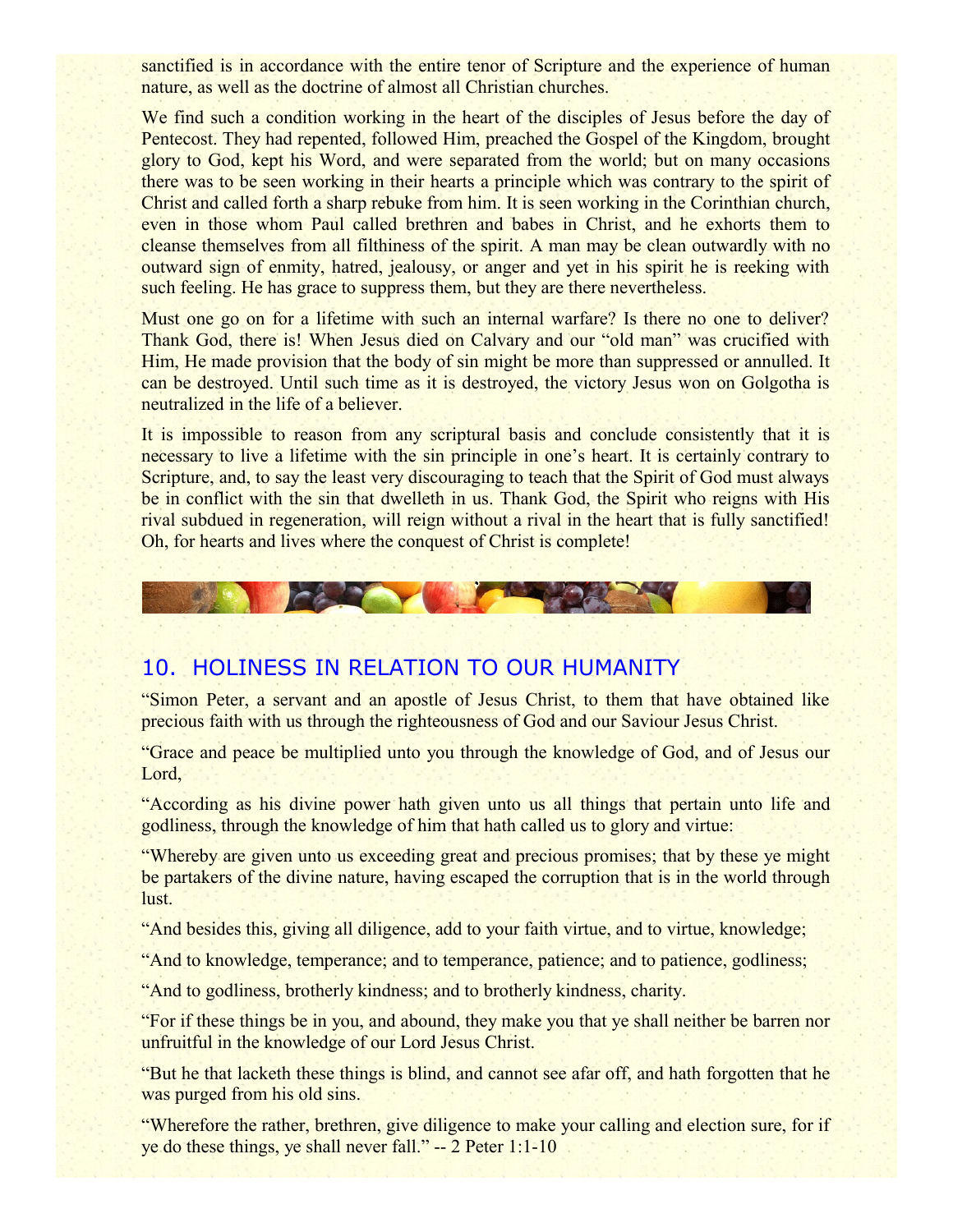That sanctification does not dehumanize one is a truth greatly neglected. The fact that God does not take out of man, when He sanctifies him, what he put in him when He humanized him is a truth demanding more emphasis in the interest of establishing men and women in grace.

Unscriptural definitions on what constitutes carnality and a failure to allow for the presence of human nature in the sanctified have certainly been grave causes for many repeaters at the altars in camps and revivals.

To learn that sanctification puts a finality to nothing but sin, and that after sanctification there is still a great field for development in holiness, as well as to learn that there are many things sanctification will not do for us, is to take a long step toward becoming established in grace. In this chapter it is our purpose to point out some things from which sanctification does not save one.

Sanctification does not save us from being different. Sanctification unifies but does not necessarily bring uniformity among Christian people. Jesus prayed, "Sanctify them that they may be one even as we are one." That is real unity. It is possible and desirable. Uniformity is something impossible and undesirable.

It does not save us from being different in mental ability. If superior mental ability and attainments were requisite to full salvation there would be few candidates. However, those people who do accept salvation reveal good judgment, even though they may be lacking in mental accomplishment. Some folk enjoying this experience are mental giants, but on the other hand, one finds some people quite lacking in education and mental acumen who are enjoying the blessing to the fullest of their capacity.

After sanctification, some folks reveal an astonishing mental capacity for the reception of truth, and their spiritual development is phenomenal, while others are slow, dull scholars who never grow much beyond the babyhood stage; yet all are sanctified.

It does not save us from being different in practice. Some people are engaged in some things without a troubled conscience or a thought of such things being wrong. While others would backslide if they did the same things. Each is sanctified and clear before God. This condition may obtain because of a difference in light brought about by a difference in environment, privileges and early training, as well as in mental ability and spiritual capacity. Here is the place where much charity must be practiced or one may be guilty of unChristianizing those whom God accepts. The result may be a critical attitude climaxing in broken fellowship. It takes a great soul to live up to his own light while he fellowships others with less light.

A difference in personalities and activities is very desirable, for the two main channels of the operation of the Holy Ghost are the Word of God and human personality. How limited would be the work of the Holy Ghost, and how monotonous His manifestations, if all personalities were alike! God must have, as channels, a diversity of personalities if his work is to be effective. Each person will give an account to God, not so much for the kind of personality he has as for the way in which it is placed at God's disposal.

How often preachers ape each other and singers mimic other singers! Whether this is done consciously or unconsciously, it minimizes one's usefulness.

Sanctification does not save from all fear. Havoc has been wrought in some lives because instructors have over-emphasized the thought that "Perfect love casteth out fear." It does cast out the fear of the judgment. It eliminates the fear of meeting God. But a shrinking from death, a fear to perform certain public duties, and a timidity in speaking before certain people may still be felt by some. Such a condition is no sign of moral lack, for such emotions belong to humanity.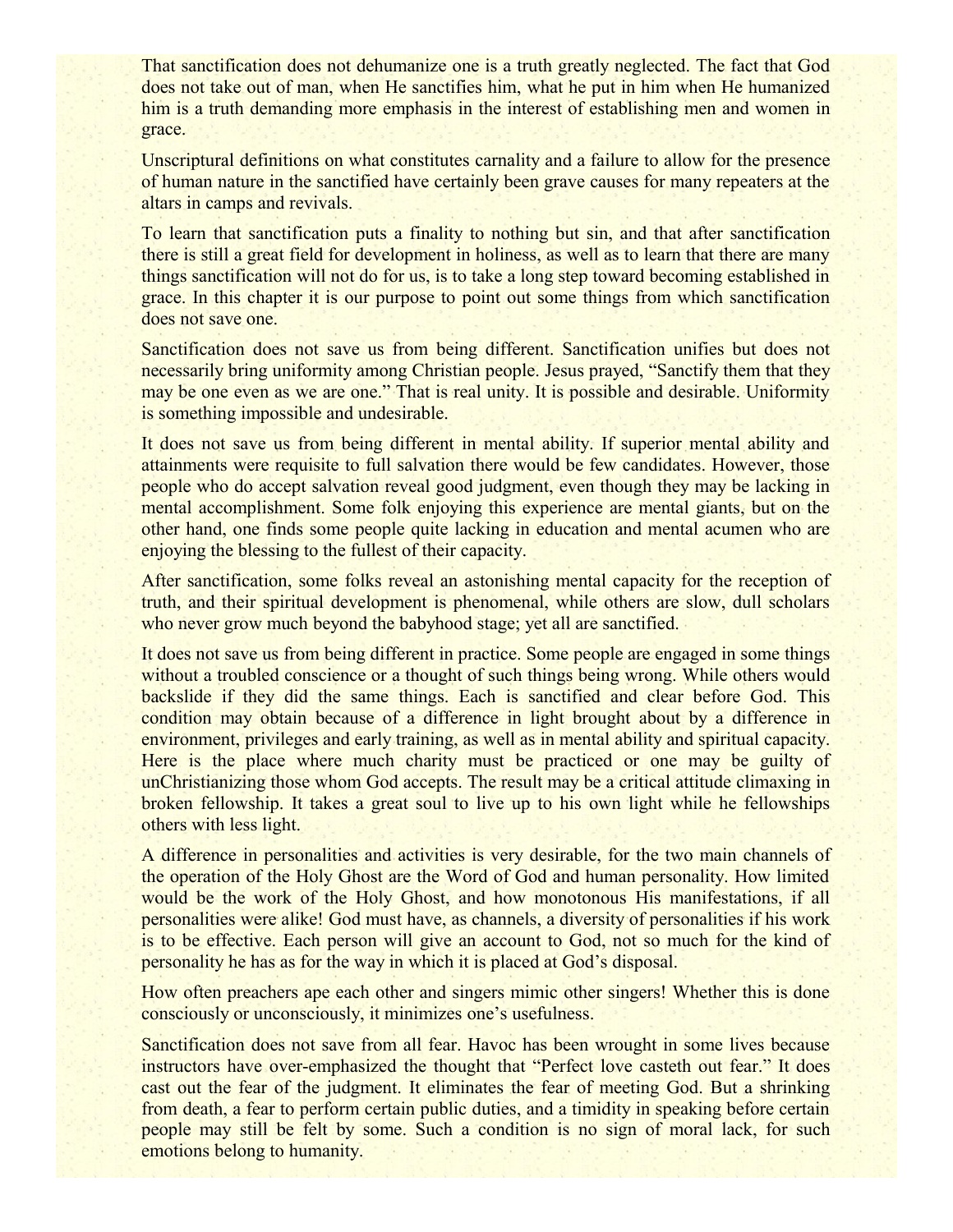Sanctification does not deliver from grief. Due to the actions of others, or because of one's own inability owing to a lack of training, talent, or opportunity, there is great suffering or grief because the longing of the heart cannot be realized.

We are grieved because the nations are at each other's throats. We are grieved by the divisions among the children of God which results in weakness for the forces of righteousness. We are grieved over our own loved ones who seem determined to go to hell in spite of prayers, tears, entreaties, the Bible, the blood of Christ, and every other holy influence with which God has surrounded them. We are grieved over the fact that nearly two thousand years have gone by since Christ died, and still there are nearly a thousand million souls who wait to bear the first message which tells of His death for them, while an apathetic church gloats over its material riches.

Sanctification does not save from the depression of the devil. For one to sing,

"Here the sun is always shining,

Here the sky is always bright,"

is inspirational as part of a song, but it is hardly practical in everyday living. Jesus had times when He "groaned in spirit," and Paul had times when he was "pressed out of measure," so that he even despaired of life.

The feelings of depression may come from physical or mental conditions. They may come from the opposition of others, or may spring directly from the devil. One should never examine his spiritual state while under such depression. It may be good, however, to trace the source from whence it proceeds, for if one can find its source he may the sooner be able to stop its flow.

Sanctification does not save from infirmities. Any number of infirmities are not inconsistent with entire sanctification. They are not sins, in the proper sense of that term, for they stem from man's human nature and not from the moral nature. They reveal their presence in mental wanderings, imperfect mental conclusions, faulty memory, unavoidable ignorance, and in many other ways which space prohibits mentioning. It is unfortunate that we have them, but they will not damn us. We regret them, but they will not damn us. We regret them, but they never bring condemnation. They may hinder spiritual progress, but they never bring a break between one's soul and God. These things are covered by the blood of Jesus without a particular act of faith on man's part. We will be delivered from them before we are presented to the Father, for the Word says He "is able to keep you from falling and to present you faultless before the presence of His glory with exceeding joy."

Sanctification does not save from temptation. One of the first steps toward an establishment in grace is to learn to distinguish between a temptation to sin, a desire for sin, and the act of sin.

For the unsaved person, acts of sin are the norm. In the saved person's life the act of sin is absent for "he that is born of God doth not commit sin." But in such a life, at times the carnal nature may stir itself in a quick desire for sin. "For the flesh (or carnal nature) lusteth against the Spirit and the Spirit against the flesh," but the Spirit conquers, and the flesh is subdued.

In the sanctified life there is not only no act of sin, but no desire for it. However, the sanctified person may be tempted. Temptation comes through some one or some thing extrinsic (exterior) to one's self. It implies a possibility and a probability of sinning, but not a necessity of it. It is not dependent upon a desire in the heart of the one tempted. It comes without our soliciting it. It is permitted by God for our good. It may bring a heaviness, but never condemnation. It belongs in the realm of humanity and makes an appeal to the entire tripartite nature of man. If it is not yielded to and tolerated, it is not sin.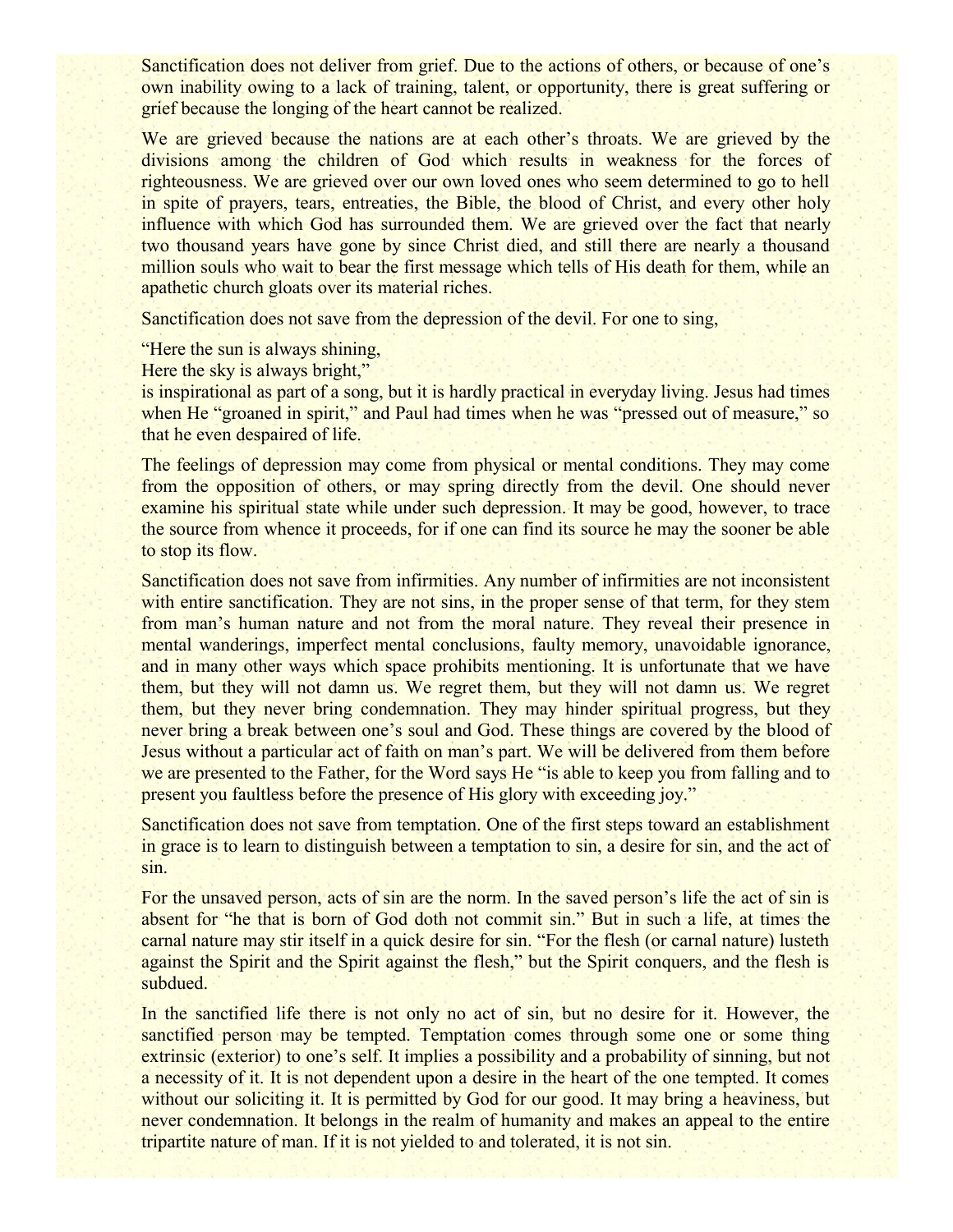The temptations of the sanctified may be even more severe while they last than the temptations of the justified. They are usually more quickly overcome for in the sanctified heart there is no spirit concurring with them. A sanctified man has also learned better how to draw upon the arsenal of God, and to more effectively use His armor. Regardless of how many temptations come or how severe they may be, or how long they may last, -- we can look up with confidence, for there is the promise that "there hath no temptation taken you but such as is common to man; but God is faithful, who will not suffer you to be tempted above that ye are able; but will with the temptation also make a way to escape, that ye may be able to bear it."

And what more shall we write? Space will not permit us to write of all the things which holiness will not do. It will not give one all kinds of degrees of faith; it doth not produce uniformity of religious manifestations; it does not provide agreement of interpretation on prophetical truth, nor agreement on the necessity of ordinances, etc. How blest will be the individual or church who practices the motto, "In essentials unity, in non-essentials liberty, in all things charity."

*My personal attitude to these things is that I abide in Him. The world is lost and full of trouble, and so what do you expect from it? Trouble. When trouble comes, flee to Him, for in Him is Life. With this stance I have withstood the most terrible troubles while hardly acknowledging them. The very nature of this world is extremes: hot and cold, wealth and poverty, wet and dry as well as peace and conflict. We can all expect our share of each as long as we dwell here below. Earnest Seeker*

### 11. HOLINESS IN ITS RELATION TO HEAVEN

**CARDY** 

*"Follow peace with all men, and holiness, without which no man shall see the Lord." -- Heb. 12:14*

No person really desires to go to heaven if he does not desire holiness of heart and life.

The Book teaches that heaven is a holy place and is, therefore, reserved for a holy people. The only condition upon which we can ever get there will be holiness of heart resulting in righteous practice. One can just as easily cross the Atlantic Ocean without a ship or an airplane, or some other transporting vehicle, as he can get to heaven without holiness. There is only one way to the eternal city, and that is the scriptural way. There is only one scriptural way, and that is the way of holiness. Much preaching on holiness is lame because it presents holiness simply as a privilege and not as a necessity. Such preaching is similar, especially in its results, to the preaching of holiness as a doctrine only, while the application of its principles in practice is left to every man's conscience. Neither line of preaching gets men very far in God. We need to preach holiness in heart and holiness in thought, holiness in act and holiness in word, holiness in work and holiness in play, holiness in business and holiness in the home, holiness in public and holiness in private, holiness in doctrine and holiness in practice, holiness in life and holiness in death, holiness in earth and holiness in heaven, holiness as a privilege and holiness as a necessity. A necessity here and a necessity hereafter!

That no one will ever get to heaven without it is certainly a settled fact according to the Word of God. There is only one realm in the universe in which God's creatures can enjoy real happiness and that is in the realm of Holiness. Everything outside that realm is abnormal and therefore distracting. Can you conceive of a holy God at the head of a holy government having any other thought for His creatures than their utmost happiness? Can you conceive of a Holy God making an eternal home for them anything other than a Holy place? That the place He has prepared for them is a Holy place we are sure. We ask David about it, and he replies, "Now know I that the Lord saveth His anointed; He will hear him